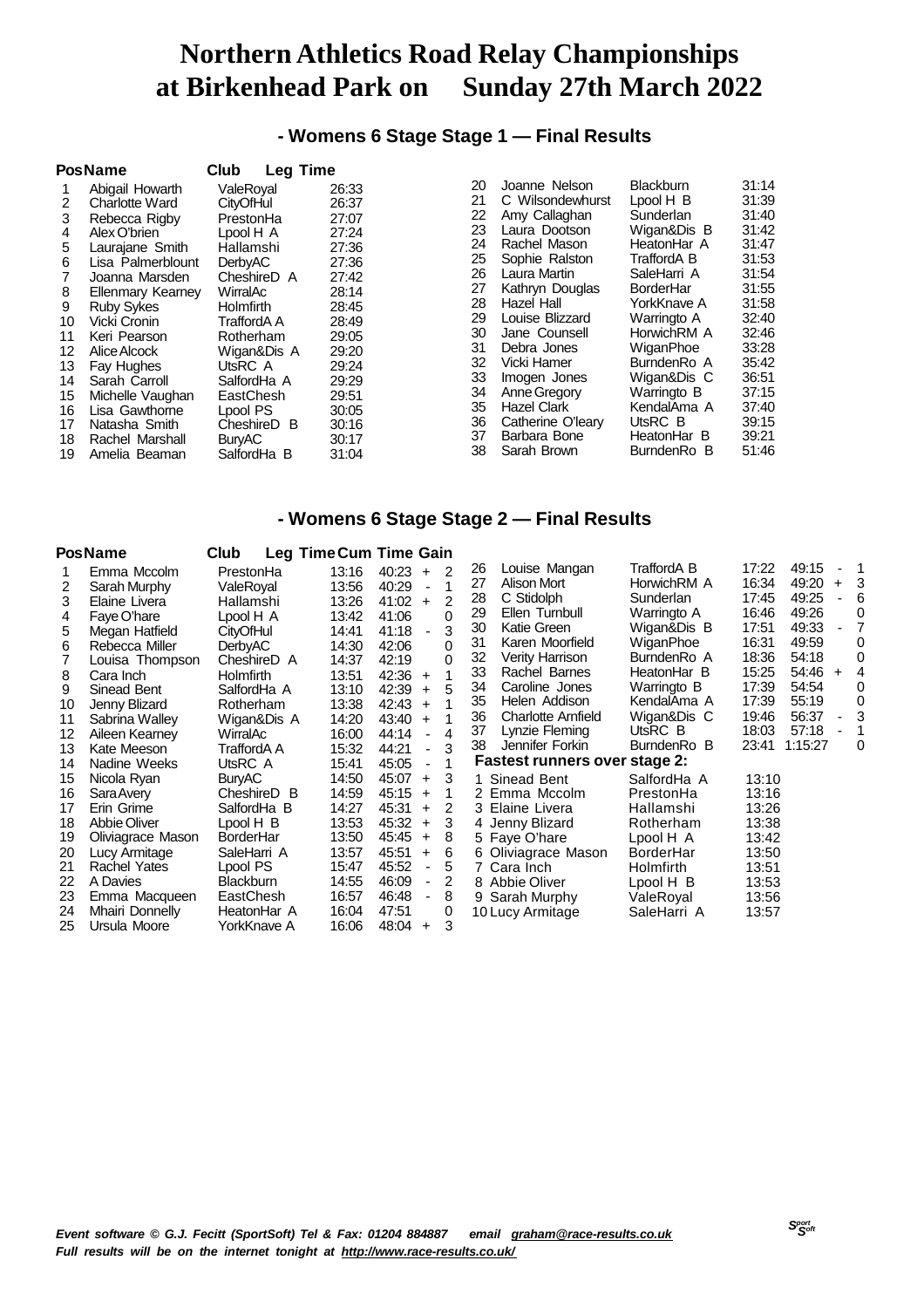**- Womens 6 Stage Stage 3 — Final Results**

|    | <b>PosName</b>     | Club             | <b>Leg Time Cum Time Gain</b> |                                   |   |    |                                      |             |                                        |
|----|--------------------|------------------|-------------------------------|-----------------------------------|---|----|--------------------------------------|-------------|----------------------------------------|
|    | Che Wigfieldturner | Hallamshi        | 13:56                         | 54:58<br>$+$                      | 2 | 26 | Aoife Burke                          | YorkKnave A | $17:14$ $1:05:18$ - 1                  |
| 2  | Hollie Carrington  | ValeRoyal        | 14:36                         | 55:05                             | 0 | 27 | Ciara Lydon                          | TraffordA B | 17:45 1:07:00<br>-1                    |
| 3  | India Elliott      | Lpool H A        | 14:06                         | 55:12<br>$+$                      | 1 | 28 | Chloe Blakemore                      | WiganPhoe   | 17:03 1:07:02 +<br>-3                  |
| 4  | Samantha Mason     | SalfordHa A      | 13:06                         | 55:45<br>$+$                      | 5 | 29 | Stephanie Mckee                      | HorwichRM A | 18:32 1:07:52<br>$\overline{2}$        |
| 5  | Keiva Rennocks     | Rotherham        | 13:13                         | 55:56<br>$+$                      | 5 | 30 | <b>Emily Valentine</b>               | Wigan&Dis B | 19:11 1:08:44<br>$\Omega$              |
| 6  | Victoria Osten     | PrestonHa        | 16:02                         | 56:25<br>$\overline{\phantom{a}}$ | 5 | 31 | Emma Prvor                           | Warringto B | 3<br>$17:09$ 1:12:03 +                 |
|    | Valentina Costa    | <b>DerbyAC</b>   | 14:35                         | 56:41<br>$\overline{\phantom{a}}$ |   | 32 | Francesca Caine                      | BurndenRo A | 18:52 1:13:10<br>0                     |
| 8  | Sophie Lee         | <b>CityOfHul</b> | 15:50                         | 57:08<br>$\overline{\phantom{a}}$ | 3 | 33 | <b>Tasha Miller</b>                  | KendalAma A | $\overline{2}$<br>19:01<br>$1:14:20 +$ |
| 9  | Alison Cole        | CheshireD A      | 14:51                         | 57:10<br>$\overline{\phantom{a}}$ | 2 | 34 | Pauline Chaplin                      | HeatonHar B | 20:41<br>1:15:27                       |
| 10 | C Leaverhewitt     | <b>Holmfirth</b> | 15:10                         | 57:46<br>$\overline{\phantom{a}}$ | 2 | 35 | Elizabeth Ellis                      | UtsRC B     | 18:50 1:16:08 +<br>$\overline{2}$      |
| 11 | Sarah Phelan       | WirralAc         | 14:25                         | 58:39<br>$\ddot{}$                | 1 | 36 | Amy Tinker                           | Wigan&Dis C | 20:18 1:16:55<br>$\Omega$              |
| 12 | Joanne Dawes       | TraffordA A      | 14:29                         | 58:50<br>$\ddot{}$                | 1 | 37 | Shirley Robinson                     | BurndenRo B | $25:15$ 1:40:42 +<br>-1                |
| 13 | Rachel Sidebotham  | Wigan&Dis A      | 15:26                         | 59:06<br>$\overline{\phantom{a}}$ | 2 |    | <b>Fastest runners over stage 3:</b> |             |                                        |
| 14 | Katie Geelan       | <b>BuryAC</b>    | 14:59                         | $1:00:06 +$                       |   |    | Samantha Mason                       | SalfordHa A | 13:06                                  |
| 15 | Emma Crowe         | CheshireD B      | 15:06                         | $1:00:21 +$                       |   |    | 2 Keiva Rennocks                     | Rotherham   | 13:13                                  |
| 16 | Chiara Young       | SaleHarri A      |                               | 14:42 1:00:33 +                   | 4 |    | 3 Che Wigfieldturner                 | Hallamshi   | 13:56                                  |
| 17 | Evie Collier       | SalfordHa B      | 15:16 1:00:47                 |                                   | 0 |    | 4 India Elliott                      | Lpool H A   | 14:06                                  |
| 18 | Ellen Sagarhesketh | <b>Blackburn</b> |                               | 15:02 1:01:11 +                   | 4 |    | 5 Sarah Phelan                       | WirralAc    | 14:25                                  |
| 19 | Fiona Smith        | BorderHar        | 15:48 1:01:33                 |                                   | 0 |    | 6 Joanne Dawes                       | TraffordA A | 14:29                                  |
| 20 | Sarah Grant        | Lpool PS         |                               | 15:55 1:01:47 +                   |   |    | 7 Valentina Costa                    | DerbyAC     | 14:35                                  |
| 21 | Emily Mills        | UtsRC A          |                               | 17:10 1:02:15 -                   |   |    | 8 Hollie Carrington                  | ValeRoyal   | 14:36                                  |
| 22 | Karen Fleming      | EastChesh        |                               | $16:31$ $1:03:19 +$               |   |    | 9 Chiara Young                       | SaleHarri A | 14:42                                  |
| 23 | Laura Percy        | HeatonHar A      |                               | $16:02$ 1:03:53 +                 |   |    | 10 Alison Cole                       | CheshireD A | 14:51                                  |
| 24 | Jessica Connolly   | Warringto A      | 15:20                         | $1:04:46 +$                       | 5 |    |                                      |             |                                        |
| 25 | Natasha Steel      | Sunderlan        |                               | $15:46$ 1:05:11 +                 | 3 |    |                                      |             |                                        |

### **- Womens 6 Stage Stage 4 — Final Results**

|    | PosName           | <b>Club</b>      | <b>Leg Time Cum Time Gain</b> |                           |                |    |                                      |                  |               |                                     |   |
|----|-------------------|------------------|-------------------------------|---------------------------|----------------|----|--------------------------------------|------------------|---------------|-------------------------------------|---|
|    | Kate Moulds       | ValeRoyal        |                               | 27:41 1:22:46 +           |                | 26 | Joanne Edwards                       | CheshireD B      |               | 38:22 1:38:43 - 11                  |   |
| 2  | Nicola Squires    | Hallamshi        |                               | 28:47 1:23:45 -           |                | 27 | <b>Clare Rowntree</b>                | YorkKnave A      |               | 33:47 1:39:05<br>- 1                |   |
| 3  | Ruth Jones        | SalfordHa A      | 28:09                         | $1:23:54$ +               |                | 28 | Louise Ambler                        | TraffordA B      |               | 34:54 1:41:54 -                     |   |
| 4  | Nicola Devine     | Rotherham        |                               | 28:19 1:24:15 +           |                | 29 | Lisa Heyes                           | Wigan&Dis B      | 35:41         | $1:44:25 +$                         |   |
| 5  | Fiona Corrick     | Lpool H A        |                               | 29:36 1:24:48 -           | $\mathfrak{p}$ | 30 | Joanna Robbins                       | Warringto B      | 36:26         | $1:48:29 +$                         |   |
| 6  | moores Chloe Lam  | PrestonHa        | 29:06 1:25:31                 |                           | 0              | 31 | J Taylorfriell                       | KendalAma A      | 34:17         | $1:48:37 +$                         | 2 |
|    | Amie Bagnall      | CheshireD A      | 29:00                         | $1:26:10 +$               | $\overline{2}$ | 32 | Jacqueline Turner                    | HeatonHar B      | 37:28         | $1:52:55 +$                         | 2 |
| 8  | Amy Hammersley    | <b>CityOfHul</b> | 29:15                         | 1:26:23                   | 0              | 33 | Jane Forrest                         | BurndenRo A      | 41:54         | $1:55:04 -$                         |   |
| 9  | Jessica Judd      | <b>Blackburn</b> |                               | 25:25 1:26:36 +           | 9              | 34 | Jodie Adamson                        | HorwichRM A      | 50:17         | 1:58:09<br>$\overline{\phantom{a}}$ | 5 |
| 10 | Veleska Wills     | <b>DerbyAC</b>   | 30:20                         | 1:27:01<br>$\blacksquare$ |                | 35 | Rachel Lawton                        | Wigan&Dis C      | 42:00         | $1:58:55 +$                         |   |
| 11 | Naomi Alleyne     | WirralAc         |                               | 28:55 1:27:34             | 0              | 36 | Susan Beckett                        | UtsRC B          | 43:34         | 1:59:42 -                           |   |
| 12 | Helenamarie Croft | <b>Holmfirth</b> | 30:30                         | $1:28:16 -$               | $\mathcal{P}$  | 37 | Cheryl Dunleavy                      | BurndenRo B      | 53:34 2:34:16 |                                     | 0 |
| 13 | Lisa Williams     | Wigan&Dis A      | 29:55 1:29:01                 |                           | 0              |    | <b>Fastest runners over stage 4:</b> |                  |               |                                     |   |
| 14 | Elizabeth Ellyard | TraffordA A      |                               | 31:48 1:30:38 -           | 2              |    | Jessica Judd                         | <b>Blackburn</b> | 25:25         |                                     |   |
| 15 | Laura Barber      | SaleHarri A      |                               | 30:44 1:31:17 +           | 1              |    | 2 Kate Moulds                        | ValeRoyal        | 27:41         |                                     |   |
| 16 | Sarah Thomas      | <b>BuryAC</b>    |                               | 31:16 1:31:22 -           | 2              |    | 3 Ruth Jones                         | SalfordHa A      | 28:09         |                                     |   |
| 17 | Rhiannon Douglas  | BorderHar        | 30:37                         | $1:32:10 +$               | 2              |    | 4 Nicola Devine                      | Rotherham        | 28:19         |                                     |   |
| 18 | Laura Coucill     | SalfordHa B      |                               | 32:39 1:33:26 -           |                |    | 5 Nicola Squires                     | Hallamshi        | 28:47         |                                     |   |
| 19 | Joanna Durkin     | Lpool PS         | 31:47                         | $1:33:34 +$               |                |    | 6 Victoria Bryant                    | WiganPhoe        | 28:53         |                                     |   |
| 20 | Sophie Hunt       | UtsRC A          | 31:23                         | $1:33:38 +$               |                |    | 7 Naomi Alleyne                      | WirralAc         | 28:55         |                                     |   |
| 21 | Rachel Mcquillan  | Warringto A      | 29:10                         | $1:33:56 +$               | 3              |    | 8 Amie Bagnall                       | CheshireD A      | 29:00         |                                     |   |
| 22 | Victoria Bryant   | WiganPhoe        | 28:53                         | $1:35:55 +$               | 6              |    | 9 moores Chloe Lam                   | PrestonHa        | 29:06         |                                     |   |
| 23 | Libbie Read       | HeatonHar A      | 32:05                         | 1:35:58                   | 0              |    | 10 Rachel Mcquillan                  | Warringto A      | 29:10         |                                     |   |
| 24 | Jessica Fox       | Sunderlan        | 31:03                         | $1:36:14 +$               |                |    |                                      |                  |               |                                     |   |
| 25 | Hayley Simpson    | EastChesh        |                               | 33:56 1:37:15             |                |    |                                      |                  |               |                                     |   |
|    |                   |                  |                               |                           |                |    |                                      |                  |               |                                     |   |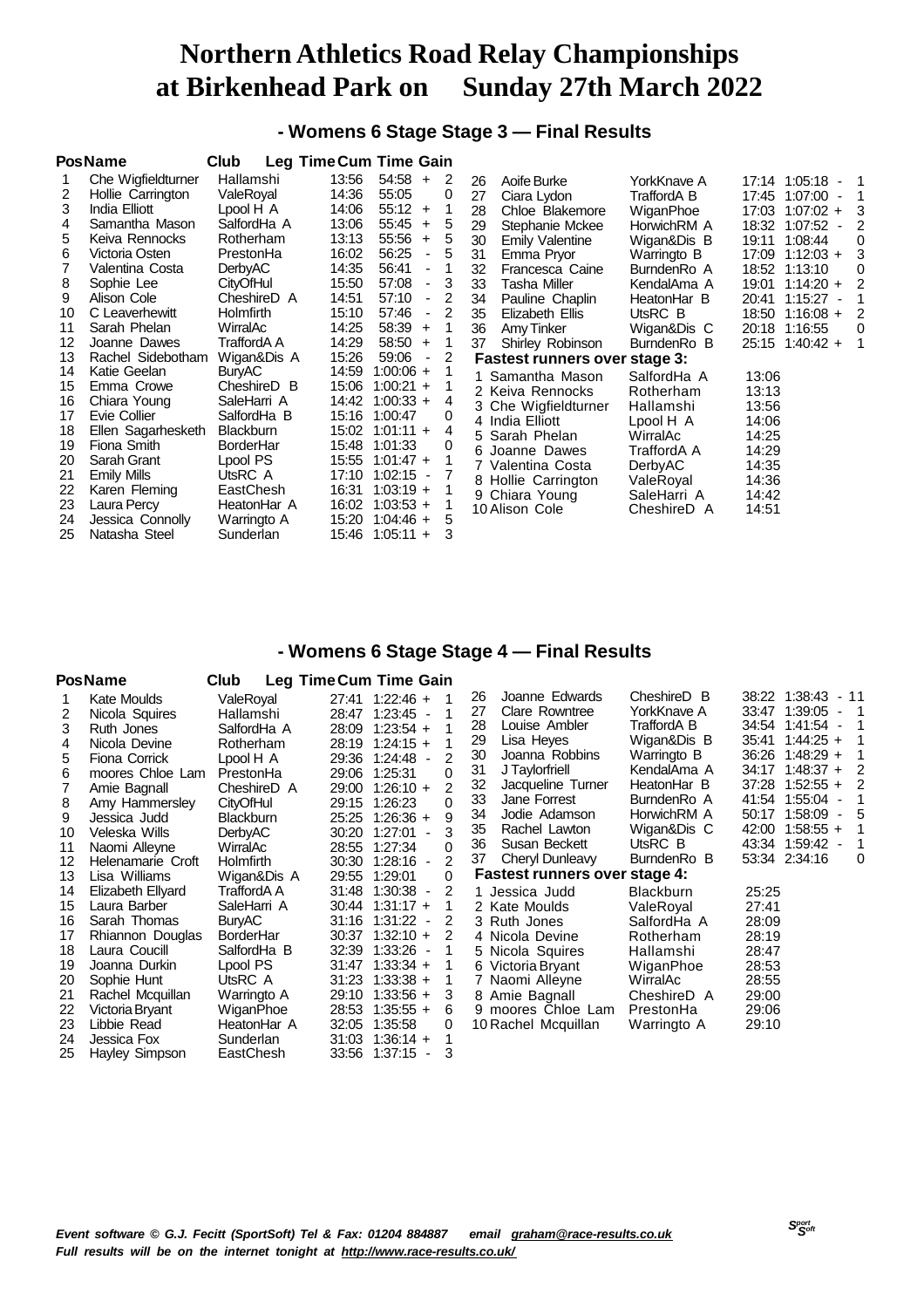**- Womens 6 Stage Stage 5 — Final Results**

|    | <b>PosName</b>         | Club             | <b>Leg Time Cum Time Gain</b>      |                                      |             |                           |
|----|------------------------|------------------|------------------------------------|--------------------------------------|-------------|---------------------------|
|    | E Renondeau            | ValeRoyal        | 13:37 1:36:23<br>0                 | Helen Wilkinson<br>24                | YorkKnave A | 15:26 1:54:31 +<br>3      |
| 2  | <b>Charlotte Slack</b> | Hallamshi        | 1:37:39<br>0<br>13:54              | 25<br>Megan Lewis                    | EastChesh   | 17:53 1:55:08<br>0        |
| 3  | Amelia Bratt           | SalfordHa A      | 13:58<br>1:37:52<br>0              | 26<br>Lucy Hilary                    | CheshireD B | 0<br>17:34 1:56:17        |
| 4  | H Fletcherpoole        | Rotherham        | $\Omega$<br>14:18<br>1:38:33       | 27<br>Ruth Beresford                 | TraffordA B | $17:12$ 1:59:06 +         |
| 5  | <b>Katie Miller</b>    | Lpool H A        | 14:06<br>1:38:54<br>$\Omega$       | 28<br>Lucy Mckenna                   | Wigan&Dis B | 19:12 2:03:37 +<br>1      |
| 6  | Carol Parsons          | CheshireD A      | 13:59<br>$1:40:09 +$               | Kelly Crossley<br>29                 | Warringto B | 17:03 2:05:32 +<br>- 1    |
|    | Eleesha Charnley       | <b>Blackburn</b> | 15:06<br>$1:41:42 +$<br>2          | 30<br>Petra Madarasan                | KendalAma A | 19:13 2:07:50 +<br>1      |
| 8  | Evelyn Jones           | <b>DerbyAC</b>   | 2<br>14:48<br>$1:41:49 +$          | 31<br>Alice Thomson                  | HeatonHar B | $17:33$ 2:10:28 +<br>-1   |
| 9  | Emma Essexcrosby       | PrestonHa        | 1:42:44<br>17:13<br>$\blacksquare$ | 32<br><b>Milly Lever</b>             | HorwichRM A | 15:59 2:14:08 +<br>2      |
| 10 | Helen Kini             | WirralAc         | $1:43:54 +$<br>16:20               | 33<br>Nicola Hardy                   | BurndenRo A | 20:35 2:15:39<br>$\Omega$ |
| 11 | Amy Smith              | <b>Holmfirth</b> | $1:44:34 +$<br>16:18               | 34<br><b>Tracy Sherlock</b>          | UtsRC B     | 2<br>20:09 2:19:51 +      |
| 12 | Katrina Hamilton       | Wigan&Dis A      | 15:52<br>$1:44:53 +$               | 35<br>Ella Heyes                     | Wigan&Dis C | $\Omega$<br>23:05 2:22:00 |
| 13 | Lucy Khan              | <b>CityOfHul</b> | 1:45:30<br>5<br>19:07              | 36<br>Kathryn Baron                  | BurndenRo B | $20:55$ 2:55:11 +<br>1    |
| 14 | Melanie Monks          | TraffordA A      | 1:46:12<br>15:34<br>0              | <b>Fastest runners over stage 5:</b> |             |                           |
| 15 | Fiona Todd             | <b>BorderHar</b> | $1:46:29 +$<br>2<br>14:19          | 1 E Renondeau                        | ValeRoyal   | 13:37                     |
| 16 | Anouska Brooks         | SaleHarri A      | 15:18<br>$1:46:35 -$               | 2 Charlotte Slack                    | Hallamshi   | 13:54                     |
| 17 | Caitlyn Johnston       | <b>BuryAC</b>    | 1:46:59<br>15:37                   | 3 Amelia Bratt                       | SalfordHa A | 13:58                     |
| 18 | Emily Russell          | SalfordHa B      | 1:48:00<br>14:34<br>0              | 4 Carol Parsons                      | CheshireD A | 13:59                     |
| 19 | Faye Lawton            | Warringto A      | 16:08<br>$1:50:04 +$<br>2          | 5 Katie Miller                       | Lpool H A   | 14:06                     |
| 20 | YvieRyan               | UtsRC A          | 16:47<br>1:50:25<br>0              | 6 H Fletcherpoole                    | Rotherham   | 14:18                     |
| 21 | Hayley Dobinson        | Sunderlan        | 3<br>15:43<br>$1:51:57 +$          | 7 Fiona Todd                         | BorderHar   | 14:19                     |
| 22 | Nina Cameron           | HeatonHar A      | $1:52:54 +$<br>16:56               | 8 Emily Russell                      | SalfordHa B | 14:34                     |
| 23 | Amanda Hilton          | WiganPhoe        | 17:52<br>$1:53:47 -$<br>-1         | 9 Evelyn Jones                       | DerbyAC     | 14:48                     |
|    |                        |                  |                                    | 10 Eleesha Charnley                  | Blackburn   | 15:06                     |

### **- Womens 6 Stage Stage 6 — Final Results**

### **PosName Club Leg TimeCum Time Gain**

| 1  | S Dufourjackson          | ValeRoyal        | 13:18 | 1:49:41           | 0                       |
|----|--------------------------|------------------|-------|-------------------|-------------------------|
| 2  | Lauren Heyes             | Hallamshi        | 12:38 | 1:50:17           | 0                       |
| 3  | T Brockleylangford       | SalfordHa A      | 13:28 | 1:51:20           | 0                       |
| 4  | Jade Morgan              | Lpool H A        | 14:01 | $1:52:55 +$       | 1                       |
| 5  | Hannah Cowley            | CheshireD A      | 13:24 | $1:53:33 +$       | 1                       |
| 6  | Naomi Clegg              | Rotherham        | 15:39 | $1:54:12 -$       | $\overline{\mathbf{c}}$ |
| 7  | Sophie Tarver            | WirralAc         | 12:38 | $1:56:32 +$       | 3                       |
| 8  | Bethan Hudson            | DerbyAC          | 15:31 | 1:57:20           | 0                       |
| 9  | <b>Lindsay Davies</b>    | <b>Blackburn</b> | 17:38 | $1:59:20 -$       | 2                       |
| 10 | Ellie Robinson           | Wigan&Dis A      | 15:46 | $2:00:39 +$       | $\overline{\mathbf{c}}$ |
| 11 | Nicole Appleton          | <b>CityOfHul</b> | 15:25 | $2:00:55 +$       | $\overline{c}$          |
| 12 | Jennifer Lock            | PrestonHa        | 18:47 | 2:01:31<br>$\sim$ | 3                       |
| 13 | Zoe Storr                | TraffordA A      | 15:39 | $2:01:51 +$       | 1                       |
| 14 | Olivia Dyson             | Holmfirth        | 17:20 | $2:01:54 -$       | 3                       |
| 15 | <b>Harriet Griffiths</b> | <b>BuryAC</b>    | 15:18 | $2:02:17 +$       | $\overline{c}$          |
| 16 | Charlotte Lord           | SaleHarri A      | 15:57 | 2:02:32           | 0                       |
| 17 | Teresa Medley            | <b>BorderHar</b> | 16:19 | $2:02:48 -$       | 2                       |
| 18 | <b>Claire Andrew</b>     | Warringto A      | 15:24 | $2:05:28 +$       | 1                       |
| 19 | Michelle Guzman          | SalfordHa B      | 17:43 | 2:05:43 -         | 1                       |
| 20 | <b>Felicity Newton</b>   | UtsRC A          | 15:50 | 2:06:15           | 0                       |
| 21 | Vicky Haswell            | Sunderlan        | 16:26 | 2:08:23           | 0                       |
| 22 | Holly Matheson           | HeatonHar A      | 15:31 | 2:08:25           | 0                       |
| 23 | <b>Emily Harper</b>      | YorkKnave A      | 16:32 | $2:11:03 +$       | 1                       |
| 24 | <b>Bethany Mcmanus</b>   | EastChesh        | 16:20 | $2:11:28 +$       | 1                       |
| 25 | Clare Lane               | WiganPhoe        | 18:28 | 2:12:15<br>÷      | $\overline{2}$          |

| 26<br>Melanie Johnson<br>27<br>Sue Exon<br>Amy Gaskell<br>28<br><b>Kerry Davies</b><br>29                                                                                                                                  | CheshireD B<br>TraffordA B<br>Wigan&Dis B<br>KendalAma A                                                                                             | 18:12 2:14:29<br>20:32 2:19:38<br>2:21:44<br>18:07<br>18:14 2:26:04 +                           | 0<br>0<br>0<br>1             |
|----------------------------------------------------------------------------------------------------------------------------------------------------------------------------------------------------------------------------|------------------------------------------------------------------------------------------------------------------------------------------------------|-------------------------------------------------------------------------------------------------|------------------------------|
| Sharon Taylor<br>30<br>Beth Howard<br>31                                                                                                                                                                                   | Warringto B<br>HorwichRM A                                                                                                                           | 20:45 2:26:17 -<br>18:47 2:32:55 +                                                              | $\mathbf 1$<br>$\mathbf{1}$  |
| 32 Louise Righini<br>33 Joanne Porteous                                                                                                                                                                                    | BurndenRo A<br>UtsRC B                                                                                                                               | $2:36:27 +$<br>20:48<br>20:56 2:40:47 +                                                         | $\mathbf{1}$<br>$\mathbf{1}$ |
| 34<br>Michelle Jones                                                                                                                                                                                                       | Wigan&Dis C                                                                                                                                          | $21:20$ 2:43:20 +                                                                               | $\mathbf 1$                  |
| <b>Fastest runners over stage 6:</b>                                                                                                                                                                                       |                                                                                                                                                      |                                                                                                 |                              |
| 1 Sophie Tarver<br>2 Lauren Heyes<br>3 S Dufourjackson<br>4 Hannah Cowley<br>5 T Brockleylangford<br>6 Jade Morgan<br>7 Harriet Griffiths<br>8 Claire Andrew<br>9 Nicole Appleton<br>10 Bethan Hudson<br>11 Holly Matheson | WirralAc<br>Hallamshi<br>ValeRoyal<br>CheshireD A<br>SalfordHa A<br>Lpool H A<br><b>BuryAC</b><br>Warringto A<br>CityOfHul<br>DerbyAC<br>HeatonHar A | 12:38<br>12:38<br>13:18<br>13:24<br>13:28<br>14:01<br>15:18<br>15:24<br>15:25<br>15:31<br>15:31 |                              |
|                                                                                                                                                                                                                            |                                                                                                                                                      |                                                                                                 |                              |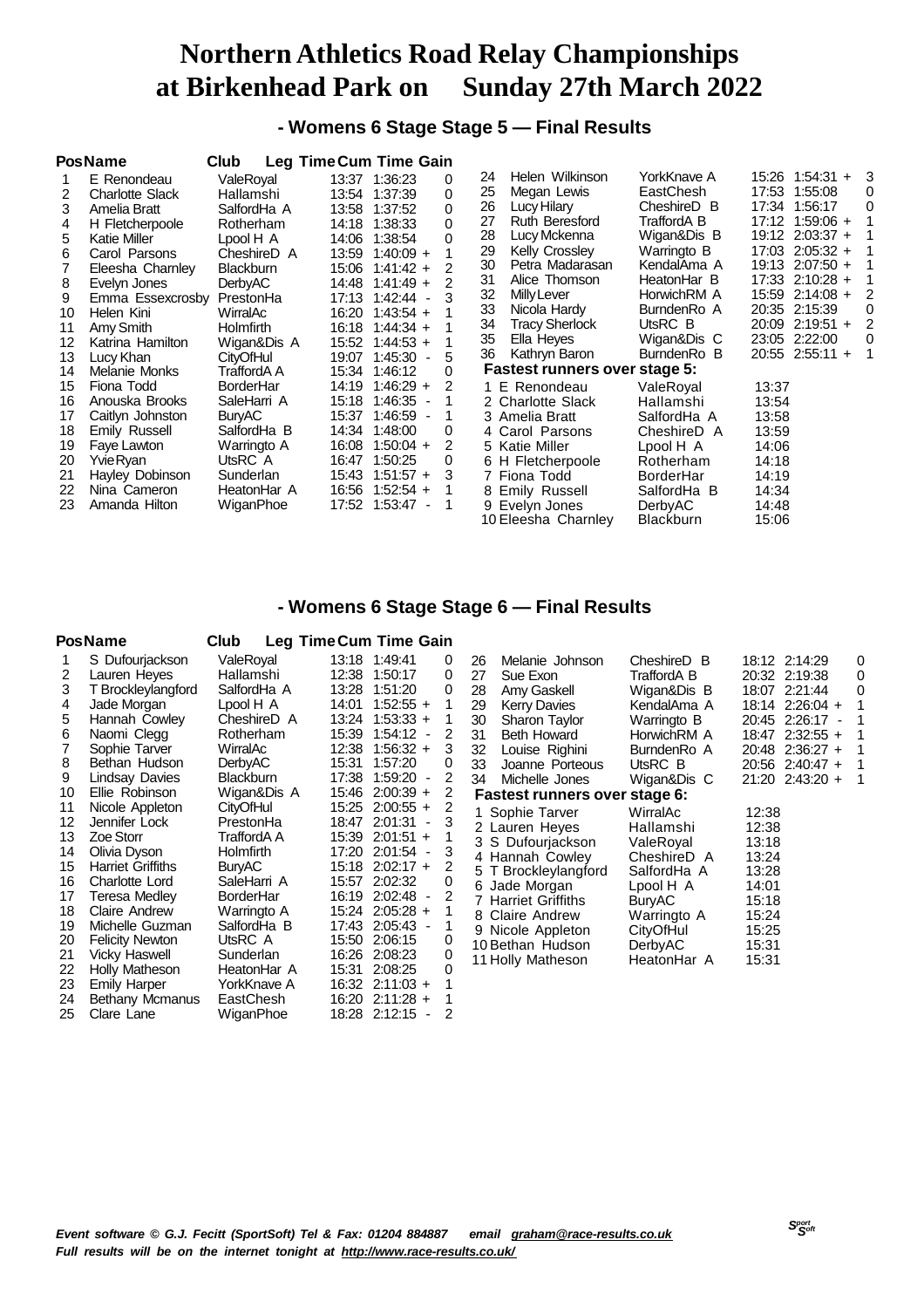## **Womens 6 Stage — Team Results — Final**

### **(nn) is team position after the appropriate stage.**

|    | 1<br>Vale Royal Ac                                   |             |                              |                | 1:49:41                                |            |                              | 14     | <b>Holmfirth Harriers Ac</b>          |              |                              |                     |                                              | 2:01:54 |                              |
|----|------------------------------------------------------|-------------|------------------------------|----------------|----------------------------------------|------------|------------------------------|--------|---------------------------------------|--------------|------------------------------|---------------------|----------------------------------------------|---------|------------------------------|
|    | 1 Abigail Howarth                                    | (1)         | 26:33                        | 2              | Sarah Murphy                           | (2)        | 13:56                        |        | 1 Ruby Sykes                          | (9)          | 28:45                        | 2                   | Cara Inch                                    | (8)     | 13:51                        |
|    | 3 Hollie Carrington                                  | (2)         | 14:36                        | 4              | <b>Kate Moulds</b>                     | (1)        | 27:41                        | 3      | C Leaverhewitt                        | (10)         | 15:10                        | 4                   | Helenamarie Croft                            |         | $(12)$ 30:30                 |
|    | 5 E Renondeau                                        | (1)         | 13:37                        | 6              | S Dufourjackson                        | (1)        | 13:18                        |        | 5 Amy Smith                           | (11)         | 16:18                        | 6                   | Olivia Dyson                                 |         | (14) 17:20                   |
|    | <b>Hallamshire Harriers</b><br>2                     |             |                              |                | 1:50:17                                |            |                              | 15     | <b>Bury Ac</b>                        |              |                              |                     |                                              | 2:02:17 |                              |
|    | 1 Laurajane Smith                                    | (5)         | 27:36                        | 2              | Elaine Livera                          | (3)        | 13:26                        | 1.     | <b>Rachel Marshall</b>                |              | $(18)$ 30:17                 | 2                   | Nicola Rvan                                  |         | $(15)$ 14:50                 |
|    | 3 Che Wigfieldturner                                 | (1)         | 13:56                        | 4              | Nicola Squires                         | (2)        | 28:47                        |        | 3 Katie Geelan                        | (14)         | 14:59                        | $\overline{4}$      | Sarah Thomas                                 |         | $(16)$ 31:16                 |
|    | 5 Charlotte Slack                                    | (2)         | 13:54                        | 6              | Lauren Heyes                           | (2)        | 12:38                        | 5      | Caitlyn Johnston                      | (17)         | 15:37                        | 6                   | <b>Harriet Griffiths</b>                     |         | $(15)$ 15:18                 |
|    | <b>Salford Harriers &amp; Ac</b><br>3                |             |                              |                | 'A' 1:51:20                            |            |                              | 16     | <b>Sale Harriers Manchester</b>       |              |                              |                     | $'A'$ 2:02:32                                |         |                              |
|    | 1 Sarah Carroll                                      | (14)        | 29:29                        | 2              | Sinead Bent                            | (9)        | 13:10                        |        | 1 Laura Martin                        |              | $(26)$ 31:54                 | 2                   | Lucy Armitage                                |         | $(20)$ 13:57                 |
|    | 3 Samantha Mason                                     | (4)         | 13:06<br>13:58               | 4<br>6         | <b>Ruth Jones</b>                      | (3)<br>(3) | 28:09<br>13:28               |        | 3 Chiara Young<br>5 Anouska Brooks    | (16)         | 14:42                        | 4<br>6              | Laura Barber<br><b>Charlotte Lord</b>        |         | $(15)$ 30:44                 |
|    | 5 Amelia Bratt                                       | (3)         |                              |                | T Brockleylangford                     |            |                              |        |                                       |              | $(16)$ 15:18                 |                     |                                              |         | $(16)$ 15:57                 |
|    | <b>Liverpool Harriers &amp; Ac</b><br>4              |             |                              |                | 'A' 1:52:55                            |            |                              | 17     | <b>Border Harriers &amp; Ac</b>       |              |                              |                     |                                              | 2:02:48 |                              |
|    | 1 Alex O'brien                                       | (4)         | 27:24                        | 2              | Faye O'hare                            | (4)        | 13:42                        |        | 1 Kathryn Douglas                     |              | $(27)$ 31:55                 | 2                   | Oliviagrace Mason                            |         | (19) 13:50                   |
|    | 3 India Elliott<br>5 KatieMiller                     | (3)<br>(5)  | 14:06<br>14:06               | 4<br>6         | <b>Fiona Corrick</b><br>Jade Morgan    | (5)<br>(4) | 29:36<br>14:01               | 3      | <b>FionaSmith</b><br>5 Fiona Todd     | (15)         | $(19)$ 15:48<br>14:19        | 4<br>6              | Rhiannon Douglas<br><b>Teresa Medley</b>     |         | $(17)$ 30:37<br>$(17)$ 16:19 |
|    |                                                      |             |                              |                |                                        |            |                              |        |                                       |              |                              |                     |                                              |         |                              |
|    | <b>Cheshire Dragons</b><br>5                         |             |                              |                | $'A'$ 1:53:33                          |            |                              | 18     | <b>Warrington A C</b>                 |              |                              |                     | 'A' 2:05:28                                  |         |                              |
|    | 1 Joanna Marsden                                     | (7)         | 27:42                        | 2              | Louisa Thompson                        | (7)        | 14:37                        |        | 1 Louise Blizzard                     | (29)         | 32:40                        | 2                   | Ellen Turnbull                               |         | $(29)$ 16:46                 |
|    | 3 Alison Cole<br>5 Carol Parsons                     | (9)<br>(6)  | 14:51<br>13:59               | 4<br>6         | Amie Bagnall<br>Hannah Cowley          | (7)<br>(5) | 29:00<br>13:24               | 3<br>5 | Jessica Connolly<br>Faye Lawton       | (24)<br>(19) | 15:20<br>16:08               | 4<br>6              | Rachel Mcquillan<br>Claire Andrew            |         | $(21)$ 29:10<br>$(18)$ 15:24 |
|    |                                                      |             |                              |                |                                        |            |                              |        |                                       |              |                              |                     |                                              |         |                              |
|    | <b>Rotherham Harriers &amp; Ac</b><br>6              |             |                              |                | 1:54:12                                |            |                              | 19     | <b>Salford Harriers &amp; Ac</b>      |              |                              |                     | $B'$ 2:05:43                                 |         |                              |
|    | 1 Keri Pearson                                       | (11)        | 29:05                        | $\overline{2}$ | Jenny Blizard                          |            | $(10)$ 13:38                 |        | 1 Amelia Beaman                       |              | $(19)$ 31:04                 | 2                   | Erin Grime                                   |         | $(17)$ 14:27                 |
|    | 3 Keiva Rennocks<br>5 H Fletcherpoole                | (5)<br>(4)  | 13:13<br>14:18               | 4<br>6         | Nicola Devine<br>Naomi Clegg           | (4)<br>(6) | 28:19<br>15:39               | 3<br>5 | Evie Collier<br>Emily Russell         | (17)<br>(18) | 15:16<br>14:34               | 4<br>6              | Laura Coucill<br>Michelle Guzman             |         | $(18)$ 32:39<br>$(19)$ 17:43 |
|    |                                                      |             |                              |                |                                        |            |                              |        |                                       |              |                              |                     |                                              |         |                              |
|    | Wirral Ac<br>7                                       |             |                              |                | 1:56:32                                |            |                              | 20     | <b>UTSRc</b>                          |              |                              |                     | 'A' 2:06:15                                  |         |                              |
|    | 1 Ellenmary Kearney<br>3 Sarah Phelan                | (8)<br>(11) | 28:14<br>14:25               | 2<br>4         | Aileen Kearney<br>Naomi Alleyne        |            | $(12)$ 16:00<br>$(11)$ 28:55 | 3      | 1 Fay Hughes<br><b>EmilyMills</b>     | (21)         | $(13)$ 29:24<br>17:10        | 2<br>4              | Nadine Weeks<br>Sophie Hunt                  |         | $(14)$ 15:41<br>$(20)$ 31:23 |
|    | 5 Helen Kini                                         | (10)        | 16:20                        | 6              | Sophie Tarver                          | (7)        | 12:38                        |        | 5 Yvie Ryan                           | (20)         | 16:47                        | 6                   | <b>Felicity Newton</b>                       |         | $(20)$ 15:50                 |
|    |                                                      |             |                              |                | 1:57:20                                |            |                              | 21     | <b>Sunderland Harriers &amp; Ac</b>   |              |                              |                     |                                              | 2:08:23 |                              |
|    | Derby Ac<br>8<br>1 Lisa Palmerblount                 | (6)         | 27:36                        | 2              | Rebecca Miller                         | (6)        | 14:30                        |        | 1 Amy Callaghan                       | (22)         | 31:40                        | 2                   | C Stidolph                                   |         | $(28)$ 17:45                 |
|    | 3 Valentina Costa                                    | (7)         | 14:35                        | 4              | Veleska Wills                          |            | $(10)$ 30:20                 |        | 3 Natasha Steel                       | (25)         | 15:46                        | 4                   | Jessica Fox                                  |         | $(24)$ 31:03                 |
|    | 5 Evelyn Jones                                       | (8)         | 14:48                        | 6              | Bethan Hudson                          | (8)        | 15:31                        |        | 5 Hayley Dobinson                     | (21)         | 15:43                        | 6                   | <b>Vicky Haswell</b>                         |         | $(21)$ 16:26                 |
|    | <b>Blackburn Harriers &amp; Ac</b><br>9              |             |                              |                | 1:59:20                                |            |                              | 22     | <b>Heaton Harriers &amp; Ac</b>       |              |                              |                     | 'A' 2:08:25                                  |         |                              |
|    | 1 Joanne Nelson                                      |             | $(20)$ 31:14                 | 2              | A Davies                               |            | $(22)$ 14:55                 | 1      | Rachel Mason                          |              | $(24)$ 31:47                 | 2                   | <b>Mhairi Donnelly</b>                       |         | $(24)$ 16:04                 |
| 3  | Ellen Sagarhesketh (18)                              |             | 15:02                        | 4              | Jessica Judd                           | (9)        | 25:25                        | 3      | Laura Percy                           | (23)         | 16:02                        | 4                   | Libbie Read                                  |         | $(23)$ 32:05                 |
|    | 5 Eleesha Charnley                                   | (7)         | 15:06                        | 6              | <b>Lindsay Davies</b>                  | (9)        | 17:38                        | 5      | Nina Cameron                          | (22)         | 16:56                        | 6                   | Holly Matheson                               |         | $(22)$ 15:31                 |
|    | Wigan & District H & Ac<br>10                        |             |                              |                | 'A' 2:00:39                            |            |                              | 23     | <b>York Knavesmire Harriers</b>       |              |                              |                     | $'A'$ 2:11:03                                |         |                              |
|    | 1 Alice Alcock                                       |             | $(12)$ 29:20                 | 2              | Sabrina Walley                         |            | $(11)$ 14:20                 |        | 1 Hazel Hall                          |              | $(28)$ 31:58                 | 2                   | Ursula Moore                                 |         | $(25)$ 16:06                 |
|    | 3 Rachel Sidebotham (13) 15:26<br>5 Katrina Hamilton |             | $(12)$ 15:52                 | 4<br>6         | <b>Lisa Williams</b><br>Ellie Robinson |            | $(13)$ 29:55<br>$(10)$ 15:46 |        | 3 Aoife Burke<br>5 Helen Wilkinson    |              | $(26)$ 17:14<br>$(24)$ 15:26 | 4<br>6              | <b>Clare Rowntree</b><br><b>Emily Harper</b> |         | $(27)$ 33:47<br>$(23)$ 16:32 |
|    |                                                      |             |                              |                |                                        |            |                              |        |                                       |              |                              |                     |                                              |         |                              |
| 11 | <b>City Of Hull Ac</b>                               |             |                              |                | 2:00:55                                |            |                              | 24     | East Cheshire H & Tameside Ac         |              |                              |                     |                                              | 2:11:28 |                              |
|    | 1 Charlotte Ward<br>3 Sophie Lee                     | (2)<br>(8)  | 26:37<br>15:50               | 2<br>4         | Megan Hatfield<br>Amy Hammersley       | (5)<br>(8) | 14:41<br>29:15               |        | 1 Michelle Vaughan<br>3 Karen Fleming |              | $(15)$ 29:51<br>$(22)$ 16:31 | $\overline{2}$<br>4 | <b>EmmaMacqueen</b><br><b>Hayley Simpson</b> |         | $(23)$ 16:57<br>$(25)$ 33:56 |
|    | 5 Lucy Khan                                          | (13)        | 19:07                        | 6              | Nicole Appleton                        |            | $(11)$ 15:25                 |        | 5 Megan Lewis                         |              | $(25)$ 17:53                 | 6                   | Bethany Mcmanus                              |         | $(24)$ 16:20                 |
|    |                                                      |             |                              |                |                                        |            |                              |        |                                       |              |                              |                     |                                              |         |                              |
|    | <b>Preston Harriers</b><br>12                        |             |                              |                | 2:01:31                                |            |                              | 25     | <b>Wigan Phoenix</b>                  |              |                              |                     |                                              | 2:12:15 |                              |
|    | 1 Rebecca Rigby<br>3 Victoria Osten                  | (3)<br>(6)  | 27:07<br>16:02               | 2<br>4         | EmmaMccolm<br>moores Chloe Lam         | (1)<br>(6) | 13:16<br>29:06               |        | 1 Debra Jones<br>3 Chloe Blakemore    |              | $(31)$ 33:28<br>$(28)$ 17:03 | 2<br>4              | Karen Moorfield<br>Victoria Bryant           |         | $(31)$ 16:31<br>$(22)$ 28:53 |
|    | 5 Emma Essexcrosby (9)                               |             | 17:13                        | 6              | Jennifer Lock                          |            | $(12)$ 18:47                 |        | 5 Amanda Hilton                       |              | $(23)$ 17:52                 | 6                   | Clare Lane                                   |         | (25) 18:28                   |
|    |                                                      |             |                              |                |                                        |            |                              |        |                                       |              |                              |                     |                                              |         |                              |
|    | <b>Trafford Ac</b><br>13                             |             |                              |                | 'A' 2:01:51                            |            |                              | 26     | <b>Cheshire Dragons</b>               |              |                              |                     | 'B' 2:14:29                                  |         |                              |
| 3  | 1 Vicki Cronin<br>Joanne Dawes                       |             | $(10)$ 28:49<br>$(12)$ 14:29 | 2<br>4         | Kate Meeson<br>Elizabeth Ellyard       |            | $(13)$ 15:32<br>$(14)$ 31:48 |        | 1 Natasha Smith<br>3 Emma Crowe       |              | $(17)$ 30:16<br>$(15)$ 15:06 | 2<br>4              | Sara Avery<br>Joanne Edwards                 |         | $(16)$ 14:59<br>$(26)$ 38:22 |
|    | 5 Melanie Monks                                      |             | $(14)$ 15:34                 | 6              | Zoe Storr                              |            | $(13)$ 15:39                 |        | 5 Lucy Hilary                         |              | $(26)$ 17:34                 | 6                   | Melanie Johnson                              |         | $(26)$ 18:12                 |